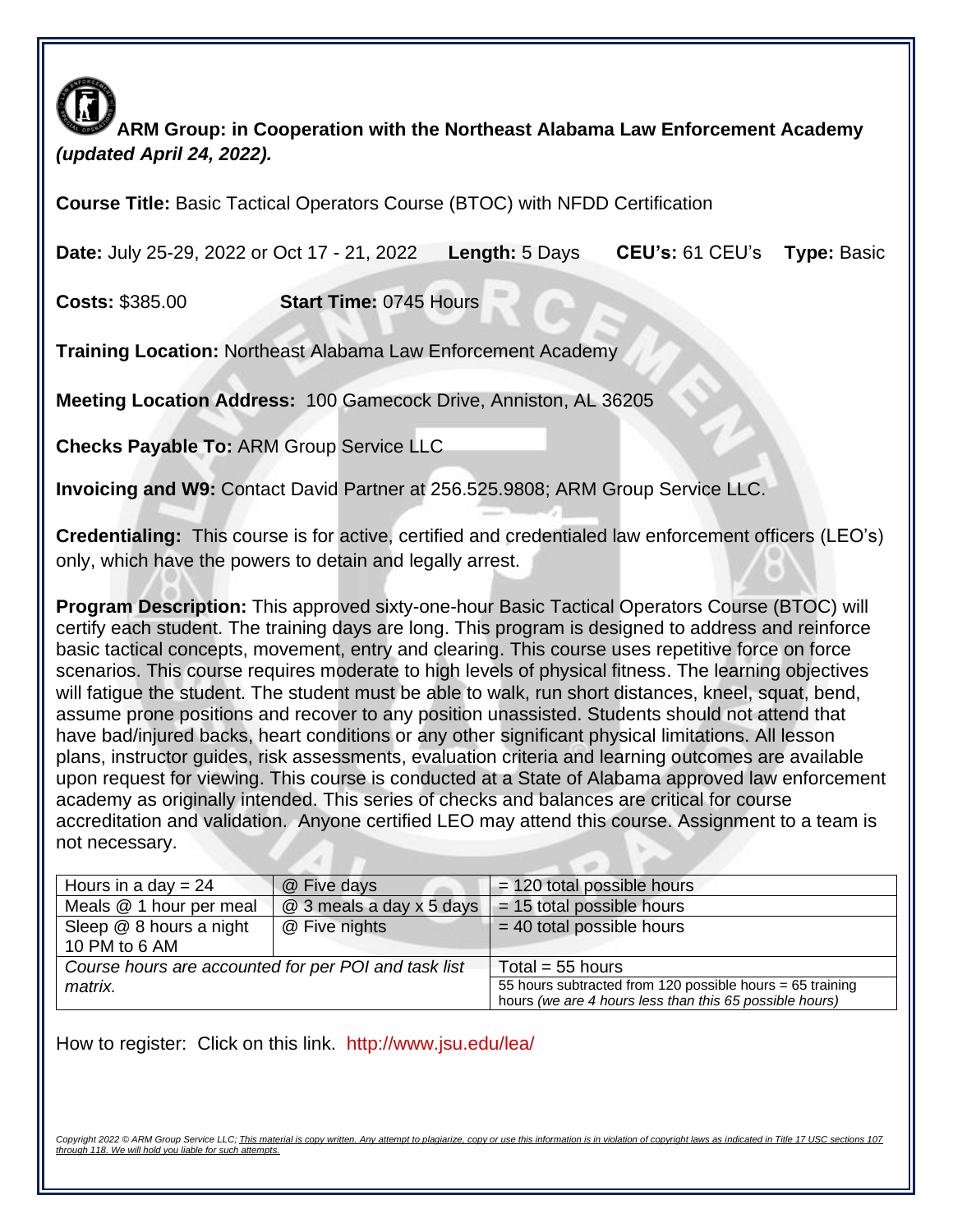Payment: Due by day 1 of the course. This is a prepaid course as required to ARM Group. BEFORE the class begins.

- $\checkmark$  All checks: Payable to ARM Group.
- $\checkmark$  Credit Cards: call 256.525.9808. There are additional fees when using a credit card.
- $\checkmark$  We do not accept digital purchase orders.
- $\checkmark$  Failure to provide payment prior to the course will result in a non-registered.

**No shows:** (Failure to notify of a cancellation): Students that register and fail to "un-register" by contacting us will be invoiced the full amount of tuition.

**Certificate:** Issued by the Northeast Alabama Law Enforcement Academy

**Lodging:** Tuition does **not** include lodging. Students must make their own arrangements.

**Instructors:** We use instructors from multiple agencies. We feel this contributes to the "not one way approach to training" - Certified Instructors assigned to coordinate and work with these programs have significant backgrounds in law enforcement, special tactics and weapons training.

**Standards:** Complete all training objectives. APOSTC Pistol Qualification; Pass performance on demand drills; Pass a 4-minute live fire performance examination, pass an exposure to OC (gas) environment without a gas mask, function as a member of a team and attend all training sessions. We train in all weather conditions except for lighting or other extremely hazardous conditions.

**Firearms:** The student should be able to load, unload, manipulate, handle and reload their firearm in a SAFE and CONTROLLED manner. The student should be familiar with their weapon systems and equipment and possess the basic knowledge to be able to disassemble their firearm for cleaning, maintenance, and problem solving. The student will learn the four weapon safety rules and abide by the rules at all times. We cannot afford an unsafe student in any class. Safety violations are dealt with swiftly.

**Equipment List:** Each student needs to bring:

- ❖ Wrap around eye protection, Hearing protection (bring lots of foam hearing protection)
- ❖ Body armor/tactical vest/gloves
- ❖ Flashlight: weapon mounted and/or handheld with spare batteries
- ❖ Duty pistol, 3 magazines and holster Ammunition: 300 Rounds
- ❖ A zero'ed rifle, 3 magazines, Ammunition: 150 Rounds
- ❖ Groin protection (Small towel or athletic cup) to protect your groin area
- ❖ Long sleeve T-shirts or light weight jackets (no red clothing Instructors wear red)
- ❖ Throat protection (towel) and groin protection (towel)
- ◆ Coolers with food, ice and drinks (we allow these items in the training area)
- ❖ Non-lethal training weapon (Glock 17T or similar) we can provide if necessary

Convright 2022 © ARM Group Service LLC: This material is copy written. Any attempt to plagiarize *through 118. We will hold you liable for such attempts.*